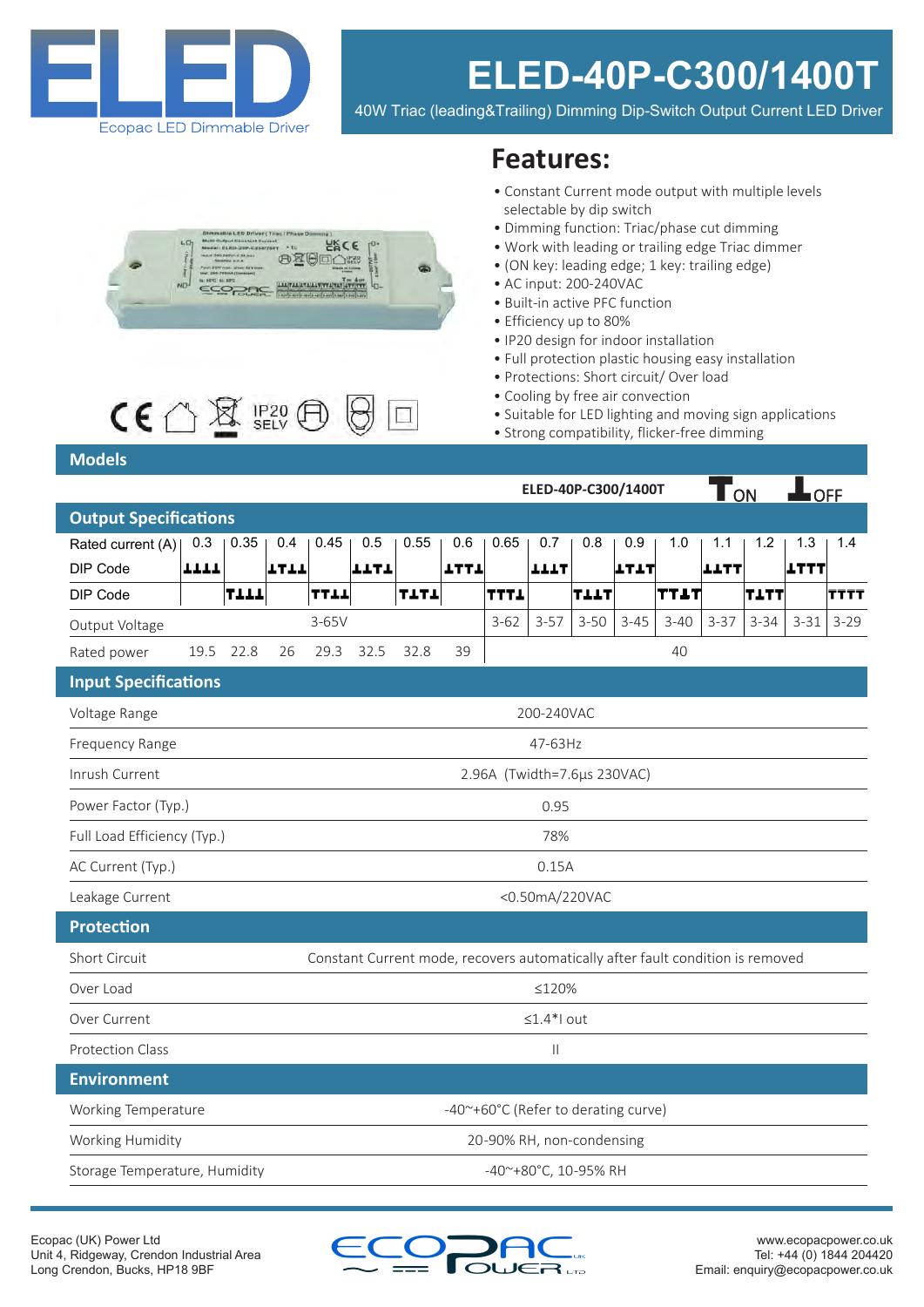

40W Triac (leading&Trailing) Dimming Dip-Switch Output Current LED Driver

| <b>Environment</b>          |                                                                                   |  |  |  |  |  |  |  |  |
|-----------------------------|-----------------------------------------------------------------------------------|--|--|--|--|--|--|--|--|
| Temperature Coefficient     | ±0.03%/°C (0-50°C)                                                                |  |  |  |  |  |  |  |  |
| Vibration                   | 10-500Hz, 2G 12min./ 1 cycle, period for 60min.each along X, Y, Z axes            |  |  |  |  |  |  |  |  |
| <b>Safety &amp; EMC</b>     |                                                                                   |  |  |  |  |  |  |  |  |
| Safety standards            | EN61347-1, EN61347-2-13, UL8750                                                   |  |  |  |  |  |  |  |  |
| Withstand voltage           | $I/P-O/P:3.75KVAC$                                                                |  |  |  |  |  |  |  |  |
| Isolation resistance        | I/P-O/P:100MΩ/500VDC/25°C/70%RH                                                   |  |  |  |  |  |  |  |  |
| <b>EMC</b> Emission         | Compliance to EN55015, EN61000-3-2,3 (≥50% load), FCC Part 15B                    |  |  |  |  |  |  |  |  |
| <b>EMC Immunity</b>         | Compliance to EN61000-4-2,3,4,5,6,11, EN61547, A light industry level (surge 4KV) |  |  |  |  |  |  |  |  |
| <b>Other Specifications</b> |                                                                                   |  |  |  |  |  |  |  |  |
| Weight                      | $0.17$ kg                                                                         |  |  |  |  |  |  |  |  |
| Size                        | $171.5 \times 54 \times 20$ mm                                                    |  |  |  |  |  |  |  |  |
| Packing                     | 320 x 280 x 215 mm (50PCS/CTN)                                                    |  |  |  |  |  |  |  |  |

#### **Mechanical Specifications**



※Input with DG126 terminals 3P: Live Wire AC (L), Neutral Wire AC(N) ※Output LED SEC with DG126 terminals 2P: output Positive (LED+), output negative (LED-). Connected to LED Lamps.

※Suggested wire diameter: Input 0.75-2mm2; Output:0.5-2mm2.

※Please make sure you connect these correctly otherwise your product will not function correctly and could be damaged.

※Note: Any other requests we can customized.

#### Dimming Operation:

※Output constant current level can be adjusted through input terminal of the AC phase line(L) by connection a Triac dimmer.

※Usually matching with leading edge and trailing edge dimmer both.

At input area of ELED-40 series:

※please try to use the small power dimmer, have access to a wider dimming range,

high-power dimmer is difficult to achieve the output current to zero

※please try to use dimmers with power at least 2 times as the output power of the driver.



www.ecopacpower.co.uk Tel: +44 (0) 1844 204420 Email: enquiry@ecopacpower.co.uk